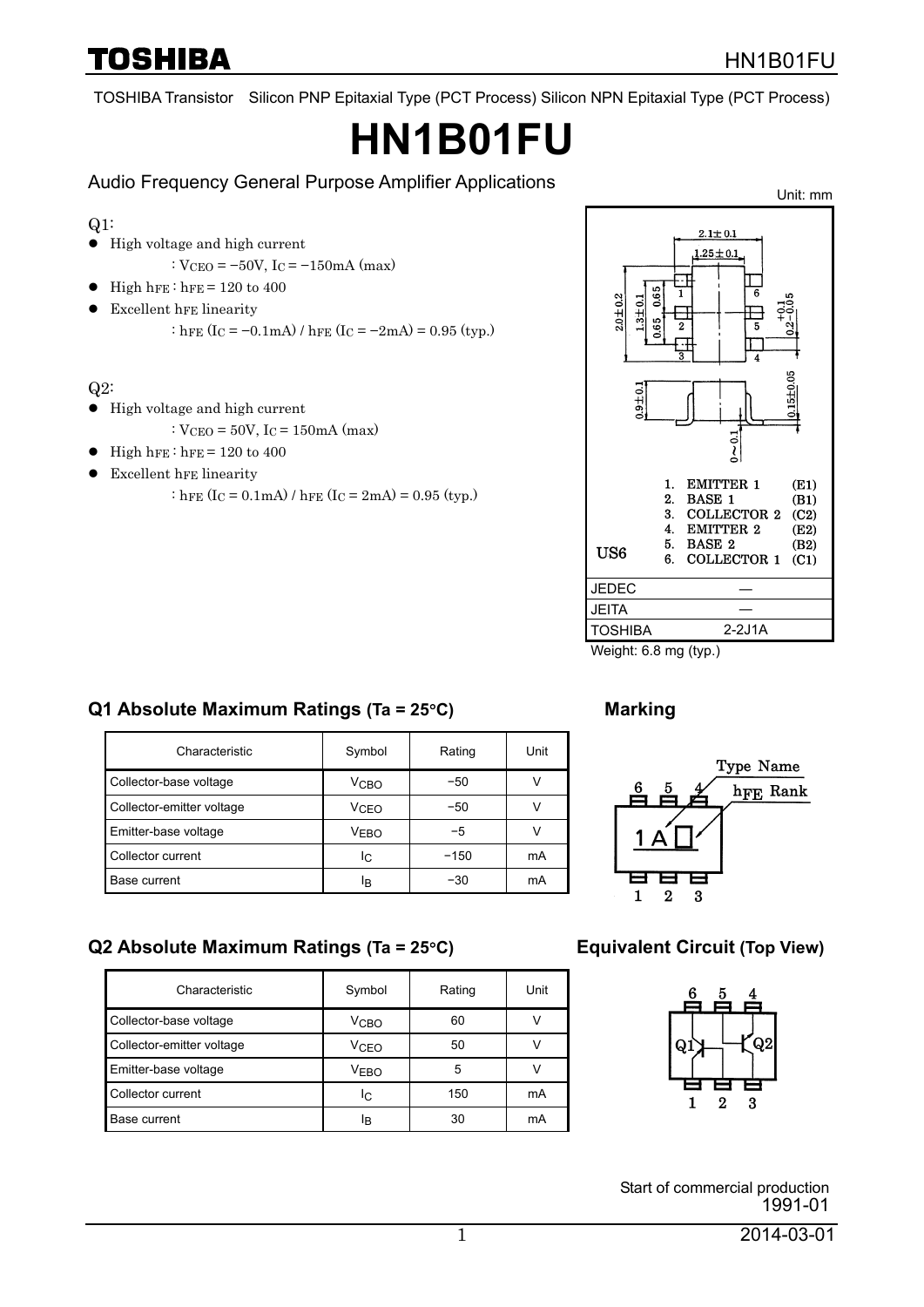### **Q1, Q2 Common Absolute Maximum Ratings (Ta = 25**°**C)**

| Characteristic              | Symbol    | Rating       | Unit |
|-----------------------------|-----------|--------------|------|
| Collector power dissipation | $P_{C}$ * | 200          | mW   |
| Junction temperature        |           | 125          | °C   |
| Storage temperature range   | stg       | $-55$ to 125 | °C.  |

Note: Using continuously under heavy loads (e.g. the application of high temperature/current/voltage and the significant change in temperature, etc.) may cause this product to decrease in the reliability significantly even if the operating conditions (i.e. operating temperature/current/voltage, etc.) are within the absolute maximum ratings.

Please design the appropriate reliability upon reviewing the Toshiba Semiconductor Reliability Handbook ("Handling Precautions"/"Derating Concept and Methods") and individual reliability data (i.e. reliability test report and estimated failure rate, etc).

\* Total rating

### **Q1 Electrical Characteristics (Ta = 25**°**C)**

| Characteristic                          | Symbol                 | Test<br>Circuit | <b>Test Condition</b>                | Min | Typ.   | Max    | Unit |
|-----------------------------------------|------------------------|-----------------|--------------------------------------|-----|--------|--------|------|
| Collector cut-off current               | <b>ICBO</b>            |                 | $V_{CR}$ = -50V, I <sub>F</sub> = 0  |     |        | $-0.1$ | μA   |
| Emitter cut-off current                 | <b>EBO</b>             |                 | $V_{FB} = -5V$ , $I_C = 0$           |     |        | $-0.1$ | μA   |
| DC current gain                         | h <sub>FE</sub> (Note) |                 | $V_{CF} = -6V$ , $I_C = -2mA$        | 120 |        | 400    |      |
| Collector-emitter<br>saturation voltage | $VCE$ (sat)            |                 | $1C = -100mA, 1B = -10mA$            |     | $-0.1$ | $-0.3$ | v    |
| Transition frequency                    | fτ                     |                 | $V_{CF} = -10V$ , $I_C = -1mA$       |     | 120    |        | MHz  |
| Collector output capacitance            | $C_{ob}$               |                 | $V_{CR}$ = -10V, $I_F$ = 0, f = 1MHz |     | 4      |        | pF   |

#### **Q2 Electrical Characteristics (Ta = 25**°**C)**

| Characteristic                          | Symbol                 | Test<br>Circuit | <b>Test Condition</b>                        | Min | Тyр. | Max  | Unit       |
|-----------------------------------------|------------------------|-----------------|----------------------------------------------|-----|------|------|------------|
| Collector cut-off current               | <b>ICBO</b>            |                 | $V_{CB} = 60V, I_F = 0$                      |     |      | 0.1  | μA         |
| Emitter cut-off current                 | <b>EBO</b>             |                 | $V_{EB} = 5V$ , $I_C = 0$                    |     |      | 0.1  | μA         |
| DC current gain                         | h <sub>FE</sub> (Note) |                 | $V_{CF} = 6V$ , $I_C = 2mA$                  | 120 |      | 400  |            |
| Collector-emitter<br>saturation voltage | $VCE$ (sat)            |                 | $I_C = 100 \text{mA}$ , $I_B = 10 \text{mA}$ |     | 0.1  | 0.25 | v          |
| <b>Transition frequency</b>             | $f_{\mathsf{T}}$       |                 | $V_{CF}$ = 10V, $I_C$ = 1mA                  |     | 150  |      | <b>MHz</b> |
| Collector output capacitance            | $C_{ob}$               |                 | $V_{CB}$ = 10V, I <sub>F</sub> = 0, f = 1MHz |     | 2    |      | pF         |

Note: h<sub>FE</sub> Classification Y (Y): 120 to 240, GR (G): 200 to 400

( ) Marking Symbol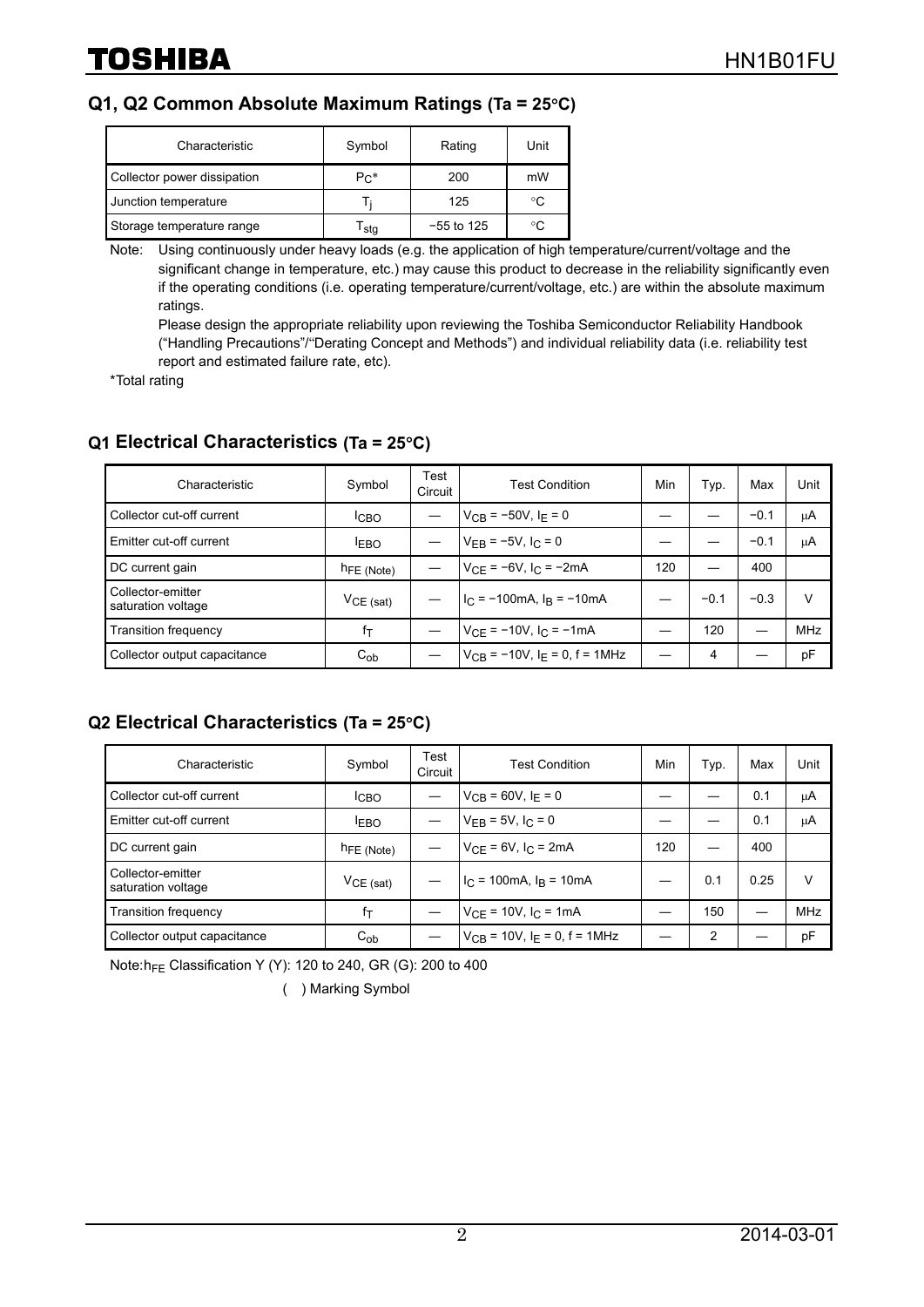## Toshiba

## **Q1 (PNP transistor)**





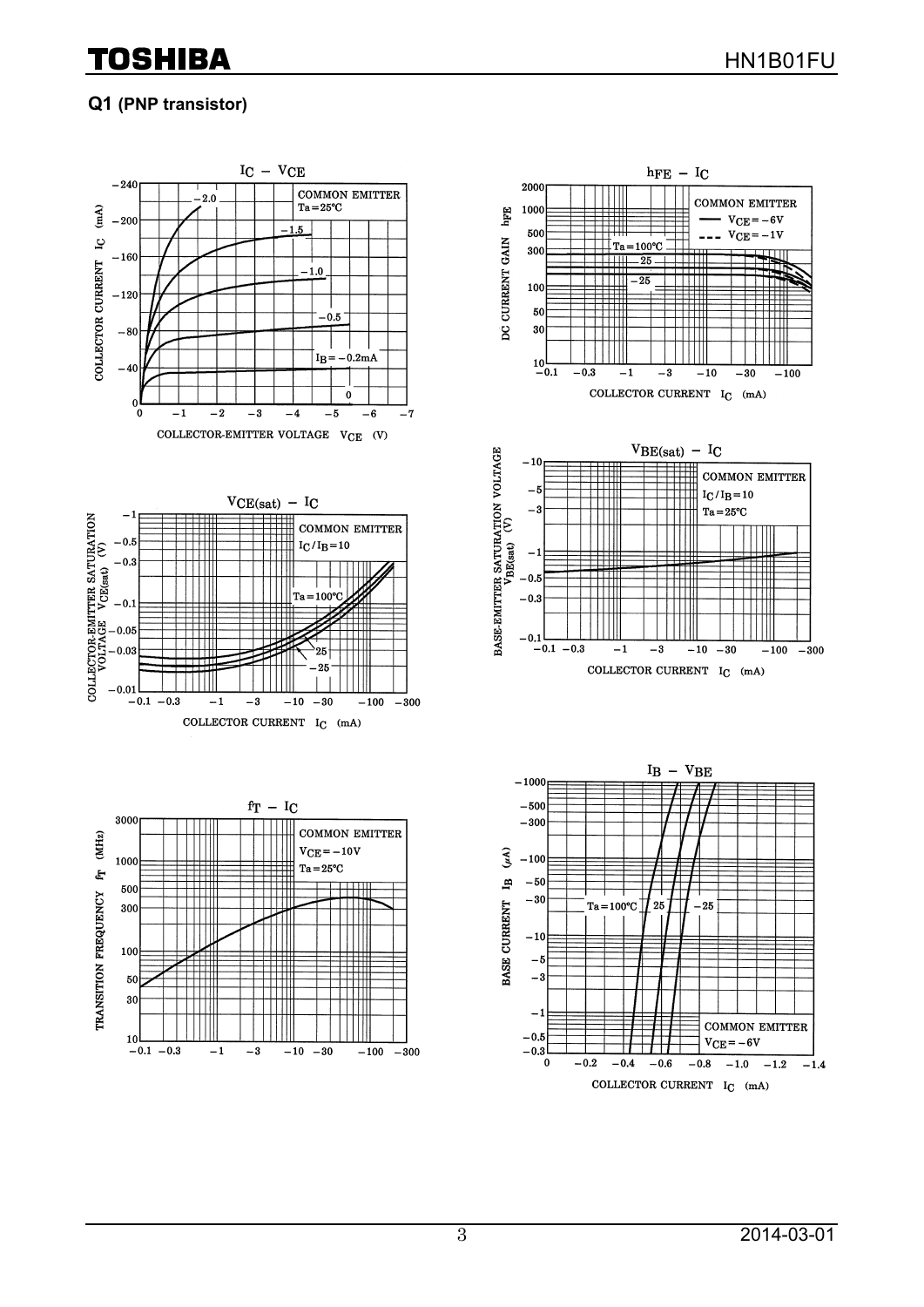## TOSHIBA

 $\overline{+}\overline{+}\overline{+}\overline{+}$ 

 $\mathrm{V_{CE}} = 6 \mathrm{V}$ 

 $V_{\rm CFT}$ =11

 $(mA)$ 

30

100

300

100

 $\overline{300}$ 

חאו

## **Q2 (NPN transistor)**



4 2014-03-01

 $1.2$ 

 $1.4$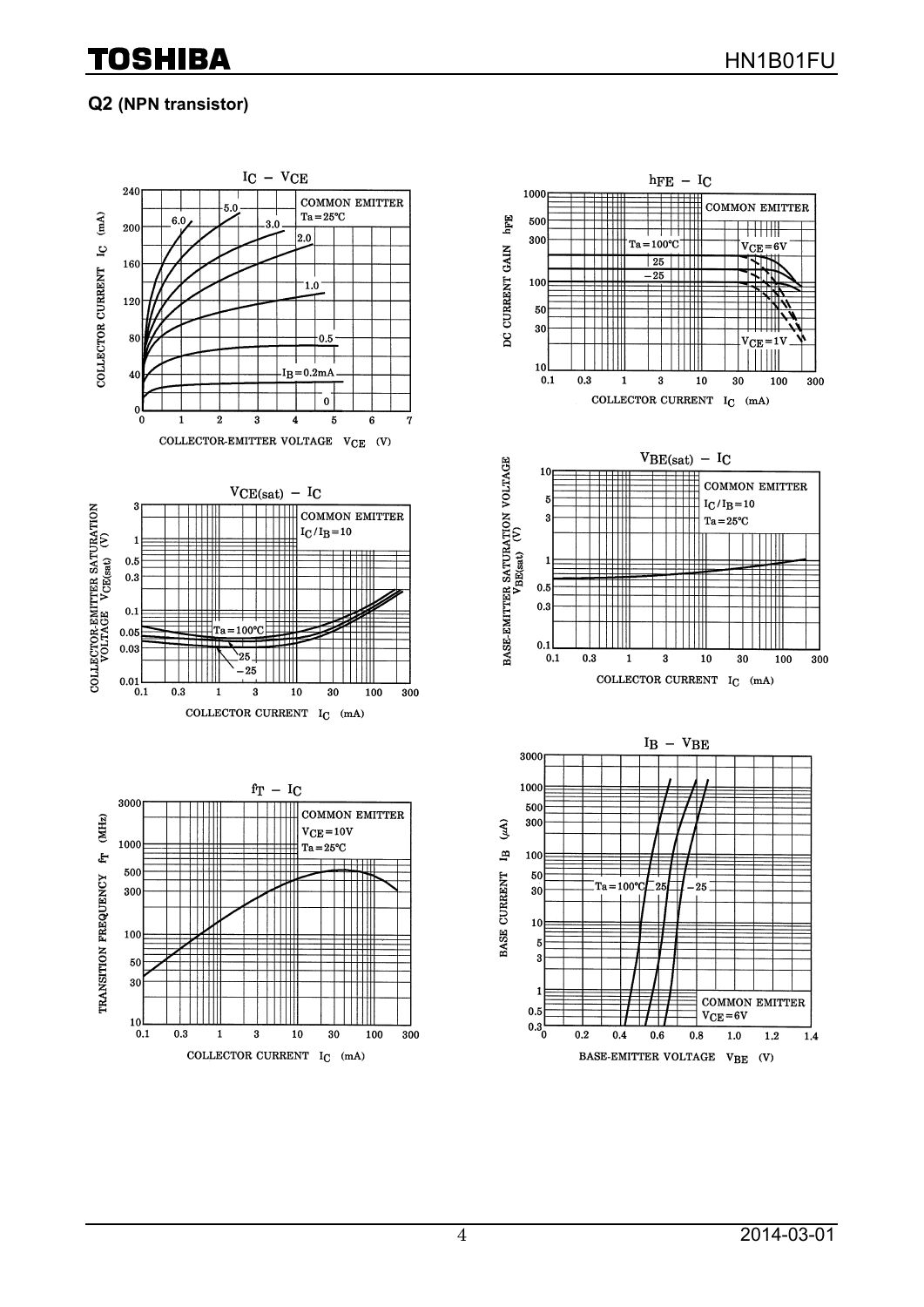## **TOSHIBA**

## **(Q1, Q2 Common)**

![](_page_4_Figure_3.jpeg)